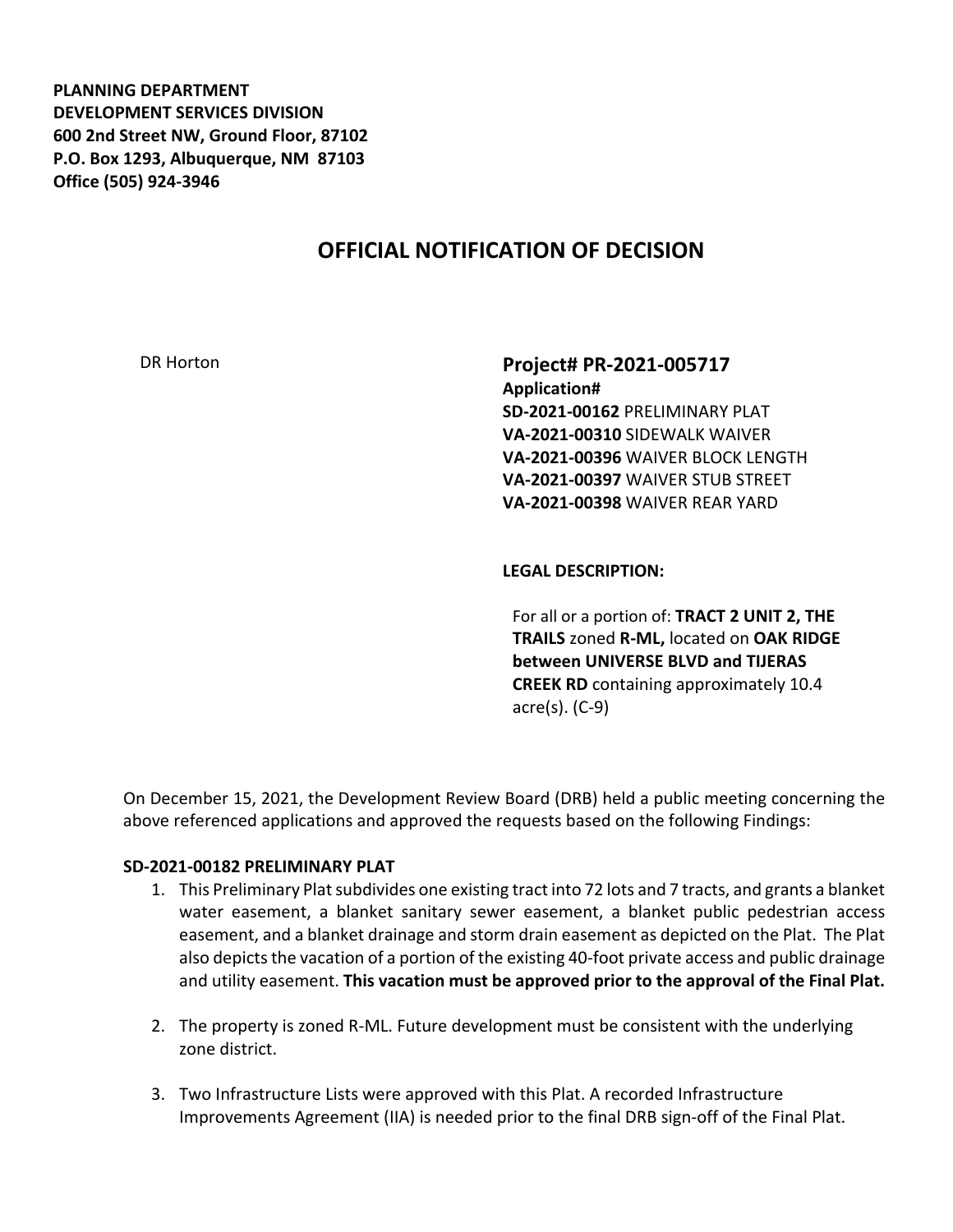Official Notice of Decision Project # PR-2021-005717 Applications# SD-2021-00162, VA-2021-00310, VA-2021-00396, VA-2021-00397, VA-2021-00398 Page 2 of 3

- 4. Payment of pro rata must be made per ABCWUA prior to the approval of the Final Plat.
- 5. The Sidewalk Waiver, Block Length Waiver, Stub Street Waiver, and Rear Yard Waiver must be added to the Final Plat.
- 6. The applicant provided the required notice as outlined in the IDO Table 6-1-1.

# **VA-2021-00310 WAIVER**

- 1. The applicant proposes a waiver to permit the temporary deferral of sidewalk construction as depicted on the Tract 2 Trails Deferred Sidewalk Exhibit Dated July 7, 2021 until construction is completed.
- 2. The request is justified per 14-16-6-6(P)(3) of the IDO. This request will not be materially contrary to the public safety, health, or welfare and will not cause significant material adverse impacts on surrounding properties.
- 3. The applicant provided the required notice as outlined in the IDO Table 6-1-1.

## **VA-2021-00396 WAIVER Block Length**

- 1. The applicant proposes a waiver to permit the block length of the western block of the proposed development to be 796-feet in length and exceed the maximum allowable block length of 600-feet per 5-4(E)(3) of the IDO.
- 2. The request is justified per 14-16-6-6(P)(3) of the IDO. The approval of the waiver will enable Tract A as depicted on the Plat to provide a common area consistent with a neighboring subdivision.
- 3. The applicant provided the required notice as outlined in the IDO Table 6-1-1.

# **VA-2021-00397 WAIVER Stub Street**

- 1. The applicant proposes a waiver to permit a stub street due to the unfeasibility of providing a connection to an existing street or future road extension per  $5-3(E)(1)(d)$  of the IDO.
- 2. The request is justified per 14-16-6-6(P)(3) of the IDO. ABCWUA has requested that a waterline stub be provided to the adjacent tract to the east of the subject property for a future connection, and the stub street was added to provide ROW for the waterline stub.
- 3. The applicant provided the required notice as outlined in the IDO Table 6-1-1.